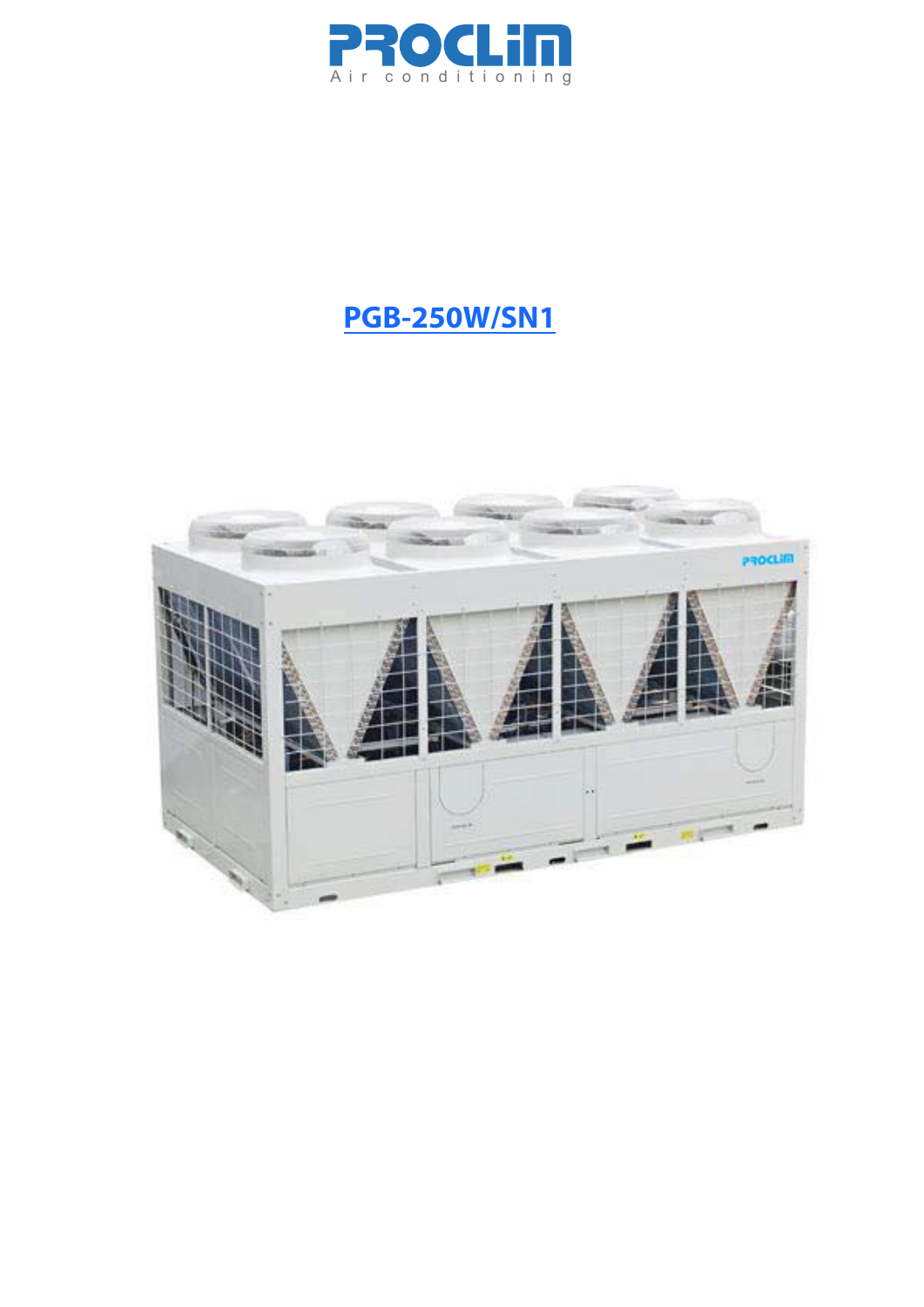## **PROCLIM**

| Model                   |                                                          |                                 | PGB-250W/SN1               |  |  |  |
|-------------------------|----------------------------------------------------------|---------------------------------|----------------------------|--|--|--|
| <b>Cooling Capacity</b> |                                                          | kW                              | 250                        |  |  |  |
| <b>Heating Capacity</b> |                                                          | kW                              | 270                        |  |  |  |
|                         | Cooling                                                  | kW                              | 78.3                       |  |  |  |
|                         | Cooling rated current                                    | A                               | 141.9                      |  |  |  |
| Power input             | Heating                                                  | kW                              | 80                         |  |  |  |
|                         | Heating rated current                                    | A                               | 146                        |  |  |  |
| Power supply            |                                                          | V/Ph/Hz                         | 380-400/3/50               |  |  |  |
|                         | Manual switch                                            | A                               | 450                        |  |  |  |
| Power supply            | Fuse                                                     | Α                               | 300                        |  |  |  |
| Max. input consumption  |                                                          | kW                              | 104.9                      |  |  |  |
| Max. running current    |                                                          | A                               | 200                        |  |  |  |
| Max. starting current   |                                                          | $\mathsf A$                     | 344                        |  |  |  |
|                         | Type                                                     |                                 | Scroll (fixed speed)       |  |  |  |
|                         | <b>Brand</b>                                             |                                 | Danfoss                    |  |  |  |
|                         | Model                                                    |                                 | SH120A4ALC                 |  |  |  |
|                         | Quantity                                                 | Pieces                          | 8                          |  |  |  |
| Compressor              | Capacity                                                 | kW                              | 32.6                       |  |  |  |
|                         | Input                                                    | kW                              | 10.3                       |  |  |  |
|                         | Rate current(RLA)                                        | A                               | 20.7                       |  |  |  |
|                         | Locked rotor Amp(LRA)                                    | $\mathsf A$                     | 142                        |  |  |  |
|                         | Refrigerant oil                                          | ml                              | 3300                       |  |  |  |
|                         | <b>Type</b>                                              |                                 | <b>R410A</b>               |  |  |  |
| Refrigerant             | Refrigerant control                                      |                                 | EXV+ capillary             |  |  |  |
|                         | Weight                                                   | kg                              | $15\times4$                |  |  |  |
|                         | <b>Type</b>                                              |                                 | Fin-coil                   |  |  |  |
|                         | Number of rows                                           |                                 | 3                          |  |  |  |
|                         | Fan motor model                                          |                                 | <b>YDK550-6E</b>           |  |  |  |
| Condenser (Air side)    | Quantity of fan motor                                    | Pieces                          | 8                          |  |  |  |
|                         | Air flow                                                 | $\times 10^3$ m <sup>3</sup> /h | 96                         |  |  |  |
|                         | Fan motor rated current                                  | A                               | $1.8\times8$               |  |  |  |
|                         | Fan motor input                                          | kW                              | $0.7\times8$               |  |  |  |
|                         | Type                                                     |                                 | Shell-tube                 |  |  |  |
| Evaporator (Water side) | Water pressure drop                                      | kPa                             | 40                         |  |  |  |
|                         | Volume                                                   | L                               | 131                        |  |  |  |
|                         | Water inlet/outlet<br>pipeline inside normal<br>diameter | mm                              | <b>DN100</b>               |  |  |  |
|                         | Water flow volume                                        | $m^3/h$                         | 43                         |  |  |  |
|                         | Max. Pressure                                            | <b>MPa</b>                      |                            |  |  |  |
|                         | Water pipe connection type                               |                                 | Flexible joint             |  |  |  |
| Dimension               | Net(DxHxW)                                               | mm                              | 3800×2130×2000             |  |  |  |
|                         | Packing size(DxHxW)                                      | mm                              | 3900×2200×2100             |  |  |  |
|                         | Net weight                                               | kg                              | 2450                       |  |  |  |
| Weight                  | Operation weight                                         | kg                              | 2600                       |  |  |  |
|                         | Power wire                                               | mm <sup>2</sup>                 | 150×4+70×1                 |  |  |  |
| Connection wire         | Signal wire                                              | mm <sup>2</sup>                 | 0.75x3-core with shielding |  |  |  |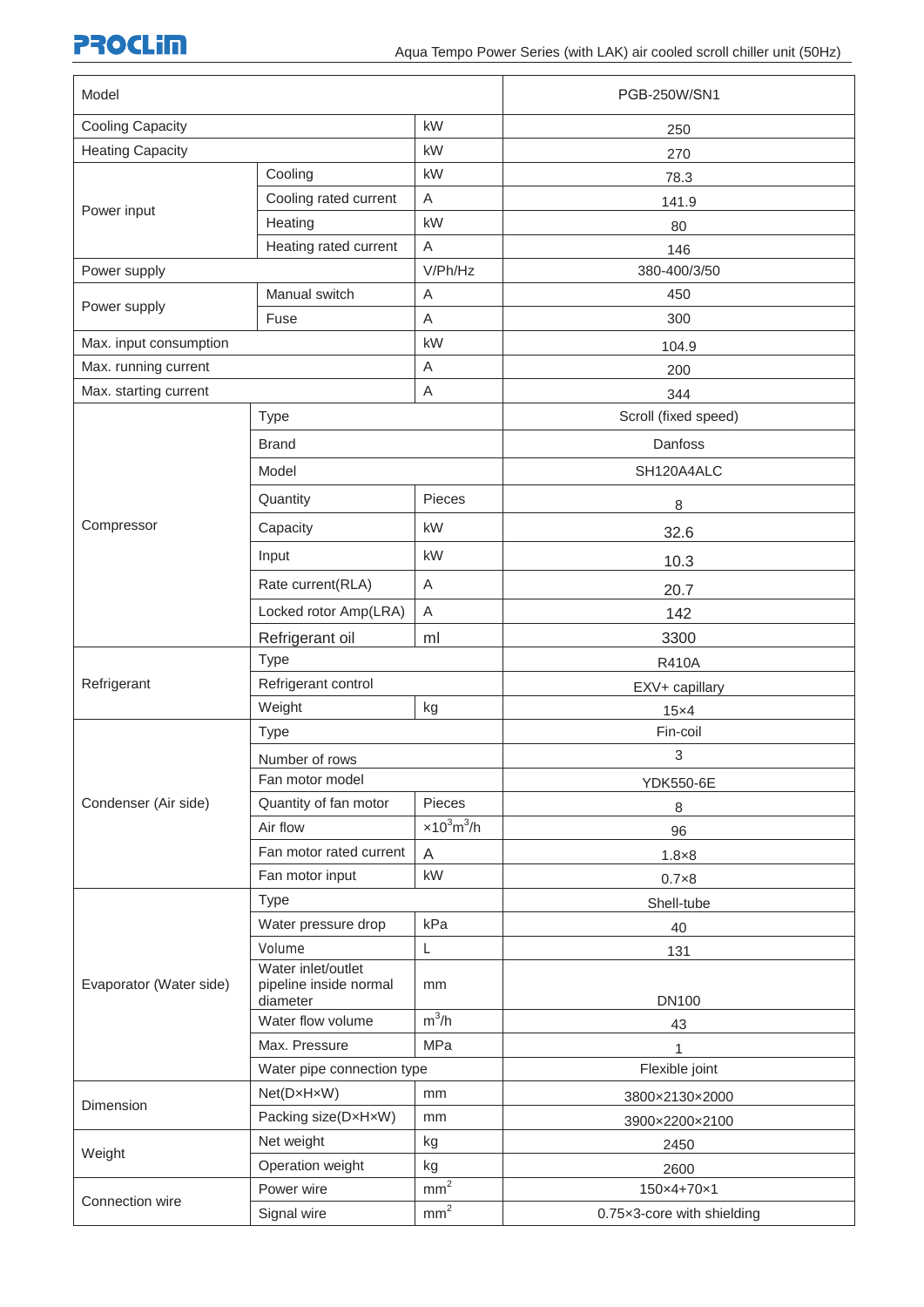# **PROCLIM**

| Control type                    | Wired controller |                                                                                      |  |  |  |  |
|---------------------------------|------------------|--------------------------------------------------------------------------------------|--|--|--|--|
| Safety protection device        |                  | 1) Protection for over-high discharge pressure.                                      |  |  |  |  |
|                                 |                  | 2) Protection for over-low suction pressure.                                         |  |  |  |  |
|                                 |                  | 3) Power supply phase sequence protection.                                           |  |  |  |  |
|                                 |                  | 4) Anti-freezing protection in cooling mode.                                         |  |  |  |  |
|                                 |                  | 5) Anti-freezing protection in Winter.                                               |  |  |  |  |
|                                 |                  | 6) Protection for compressor over current.                                           |  |  |  |  |
|                                 |                  | 7) Protection for compressor overload.                                               |  |  |  |  |
|                                 |                  | 8) Outlet and inlet water temperature difference                                     |  |  |  |  |
|                                 |                  |                                                                                      |  |  |  |  |
|                                 |                  | 9) Compressor discharge temperature protection.                                      |  |  |  |  |
|                                 |                  | 10) Water flow cut-off protection.                                                   |  |  |  |  |
|                                 |                  | 11) Sensor malfunction protection.                                                   |  |  |  |  |
|                                 |                  | 12) Low ambient temperature drive-up protection                                      |  |  |  |  |
|                                 |                  | 13) Low-temperature protection of shell and tube heat<br>exchanger.                  |  |  |  |  |
| Noise level                     | dB(A)            | 74                                                                                   |  |  |  |  |
| Operation water temp            | $^{\circ}$ C     | Cooling: $0 \sim 17$ (Less than $5^{\circ}$ must add antifreeze)<br>Heating: $22~50$ |  |  |  |  |
| $\rm ^{\circ}C$<br>Ambient temp |                  | Cooling: $-10^\sim 46$<br>Heating: $-10^\sim 21$                                     |  |  |  |  |

#### **Note:**

Please refer to the water flow in the above table strictly to design and install.

All the above data is measured base on the following working condition:

1. Cooling mode: water side fouling factor: 0.086m<sup>2</sup>  $\cdot$  °C/kW, chilled water inlet/outlet: 12°C /7°C, and outdoor ambient temp. 35°C DB.

2. Heating mode: water side fouling factor: 0.086m<sup>2</sup> · °C/kW, warm water inlet/outlet: 40°C / 45°C, and outdoor ambient temp. 7°C DB/6°C WB.